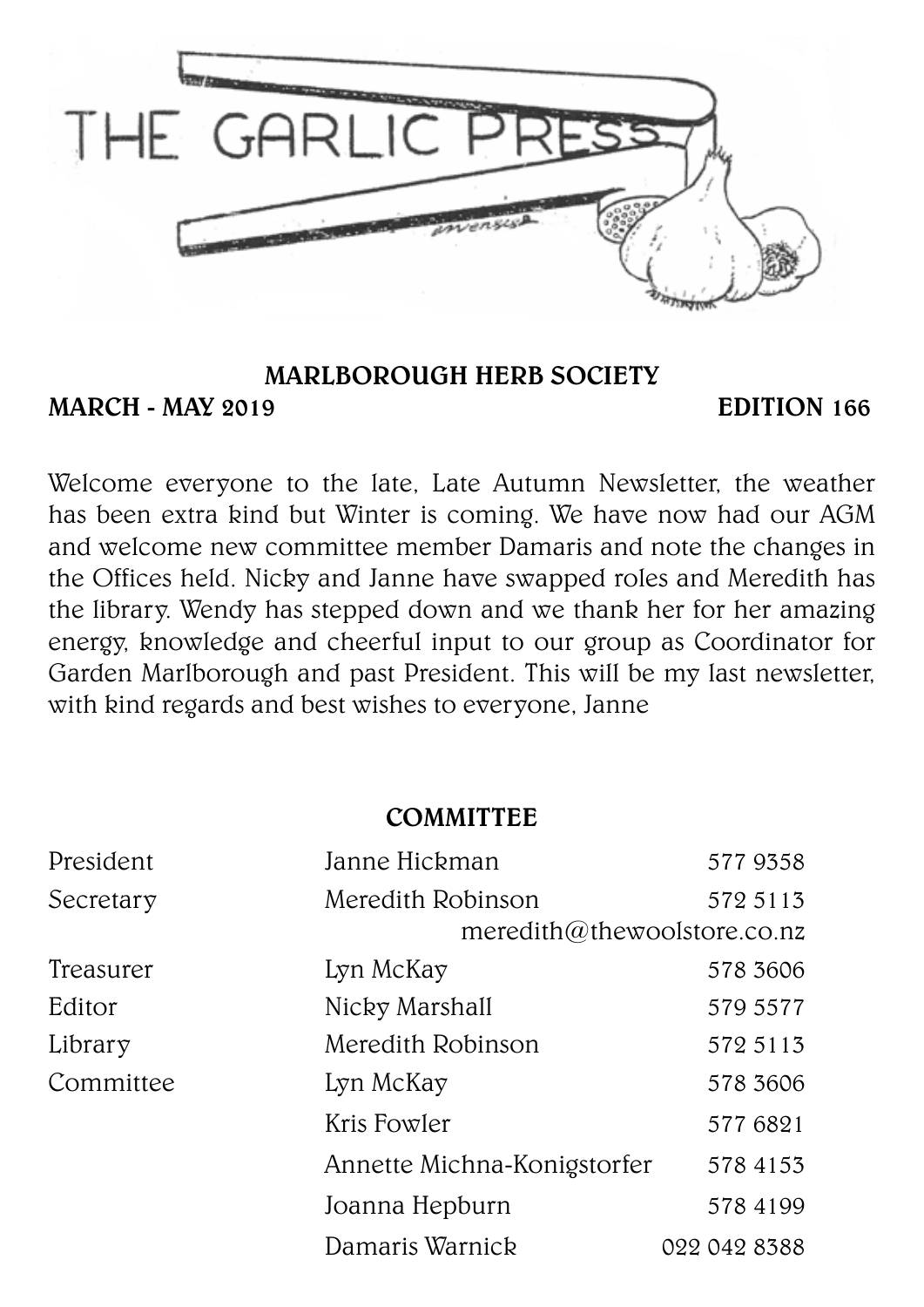#### UPCOMING MEETINGS

#### Tuesday 25th June - Tamarind Restaurant (Southern Indian Food)

We will need to know numbers asap. We have chosen the \$40 menu option for starters, mains and desserts. Friends and family welcome, the meal will be subsidised \$25 for paid up members, drinks and extras pay your own. Meredith will be taking numbers 027 2122 773 or meredith@thewoolstore.co.nz





#### PLEASE NOTE SUBSCRIPTIONS ARE NOW DUE.

The amounts remain the same. \$20 for paper copy newsletter ; \$15 email newsletter; \$25 Couples; \$15 Postal members

You can pay the Treasurer Lyn cash or cheque or directly into Marlborough Herb Society's Bank account Westpac 03-0599-0316465-000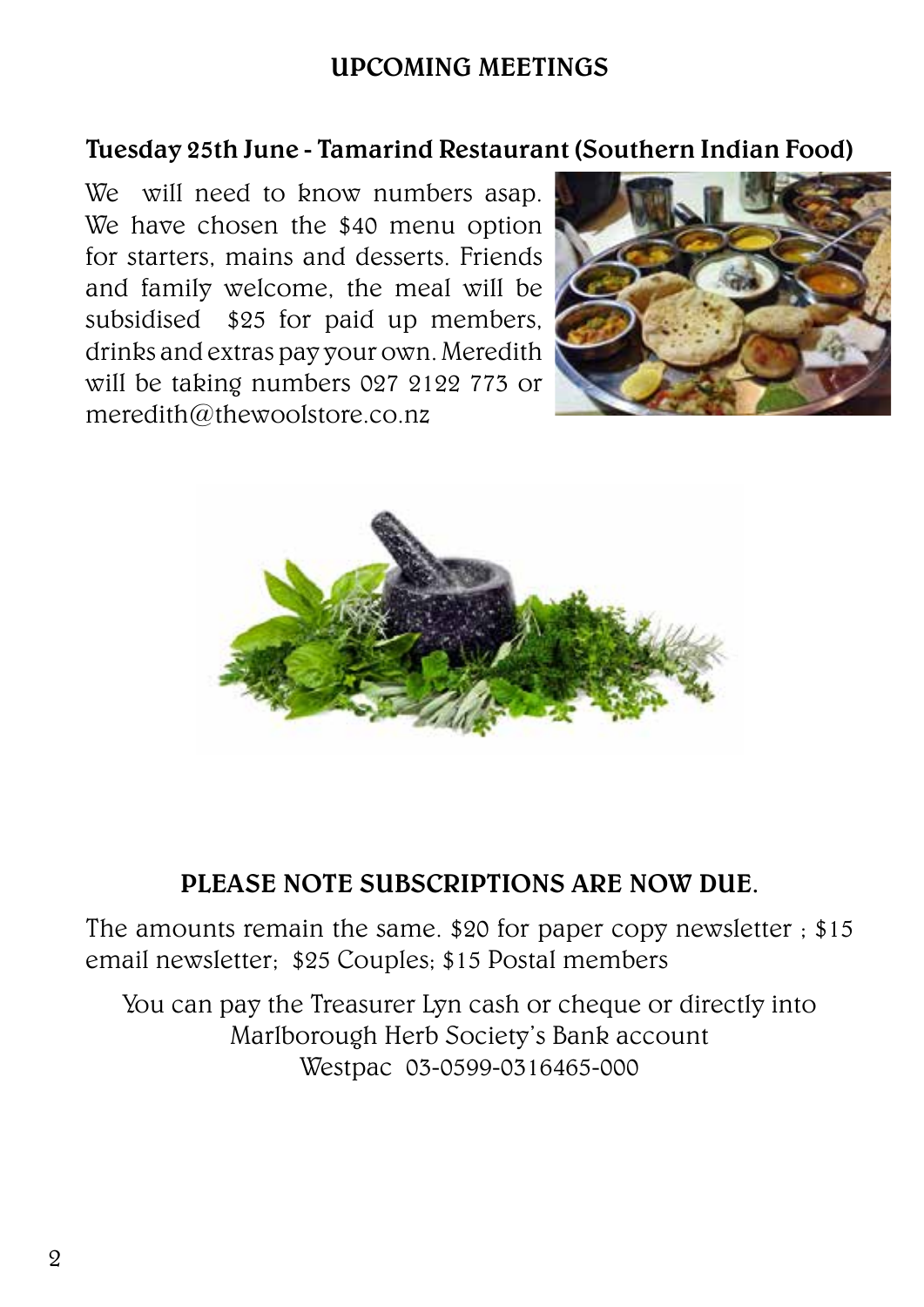## MEETING REPORTS

Weed walk at the Herb Garden Community Gardens 26th March, With Kristina Jensen.

Notes for Marl. Herb Society Newsletter, June 2019 – Kristina Jensen

Thanks for a great little weed walk around the Marlborough Community Gardens. We tasted and compared and shared a great deal of knowledge and experiences. I learned more than anyone I

think! This has inspired me to join the Society and come along when I can.

I love foraging because it anchors me very much in the seasons, nature unfolding at its own perfect tempo. Harvesting wild foods helps me to be in the now.

Here's a couple of recipes for weeds that I hope you will try.



#### WILD WEED PESTO

3 good big handfuls of landcress, fathen, chickweed, sheep's sorrel, plus the young tender leaves of puha, cleavers, watercress and dandelion leaves (you can also include mint, rocket, parsley, coriander and flowers of nasturtium and calendula plants)

½ cup good extra virgin olive oil

 $\frac{1}{4}$  tsp salt

½ cup roasted peanuts/sunflower seeds/pumpkin seeds/almonds/ cashews or pine nuts

1 tbsp parmesan or feta cheese (optional)

Juice of 1 lemon

2-3 large cloves of garlic depending on taste

Put all ingredients into a food processor and thoroughly mix.

You can start eating immediately but the flavours blend more the longer it sits.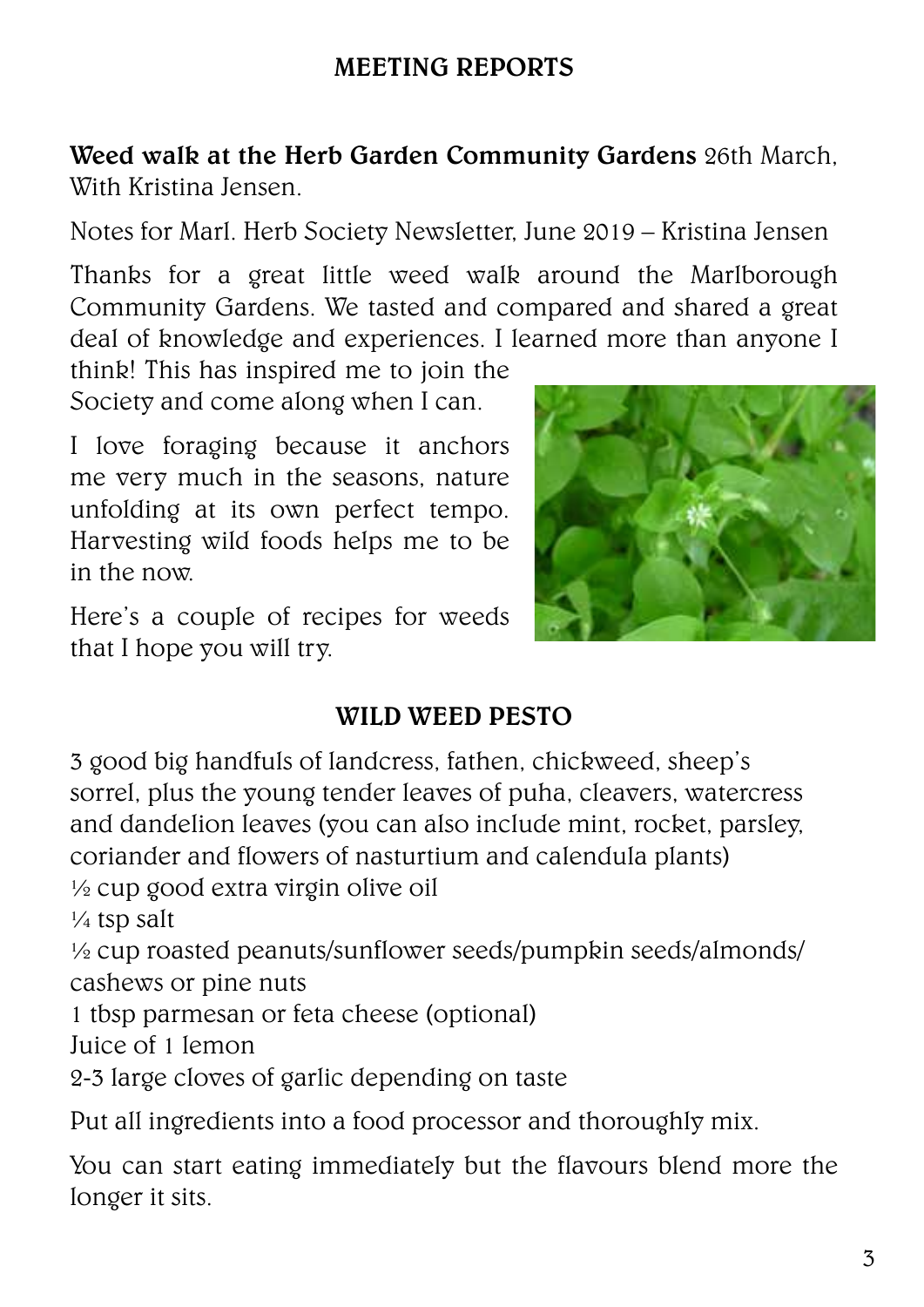Wild Weed Pesto will last refrigerated for up to 1 month. Pressing the herbs down under the level of the oil will help to keep it fresh and tasty.

Wild Weed Pesto can also be frozen in small pottles – perfect for that spring BBQ or picnic.

## DELICIOUS IDEAS FOR ONION WEED

Chop a handful of stalks into a bowl of cottage cheese, yoghurt, quark or ricotta. Add the juice of a lemon, cracked pepper and sea salt, and a finely chopped red chilli for a refreshing dip to accompany chips, crackers, vegie sticks or patties. Let it sit for half an hour before serving to let the flavours mingle.

In the late summer when the tops begin to die down, dig up the bulbs. For a delicious fresh oniony treat, sauté whole bulbs for 10-15 minutes with garlic, butter, a dash of white wine and sea salt.

The bulbs can be pickled just like ordinary onions or garlic cloves.

Pick the flowers and dip them in tempura batter for a special wild and tasty treat.

The flowers and stalks can be chopped and added to salads, used as a garnish for pizzas, added to a corn bread or corn muffin mixture and in fact, substituted anywhere you would normally use spring onions or chives.

## LIQUID PLANT FOOD WITH WEEDS – WEED FEED

Weeds are not only good for humans. You can make a wonderful liquid plant food with them, especially if you want to clean out a patch. Pull up the plants, roots and all, and immerse them in water, preferably a large drum. Add any of the plants listed above, including dock and plantain, to create 'plant soup'. Leave the greens to break down for 2-4 weeks.

Dilute 1:10 into a watering can or back-pack sprayer and shower your plants with liquid love. An old stocking works well as a sieve to get the chunky bits out.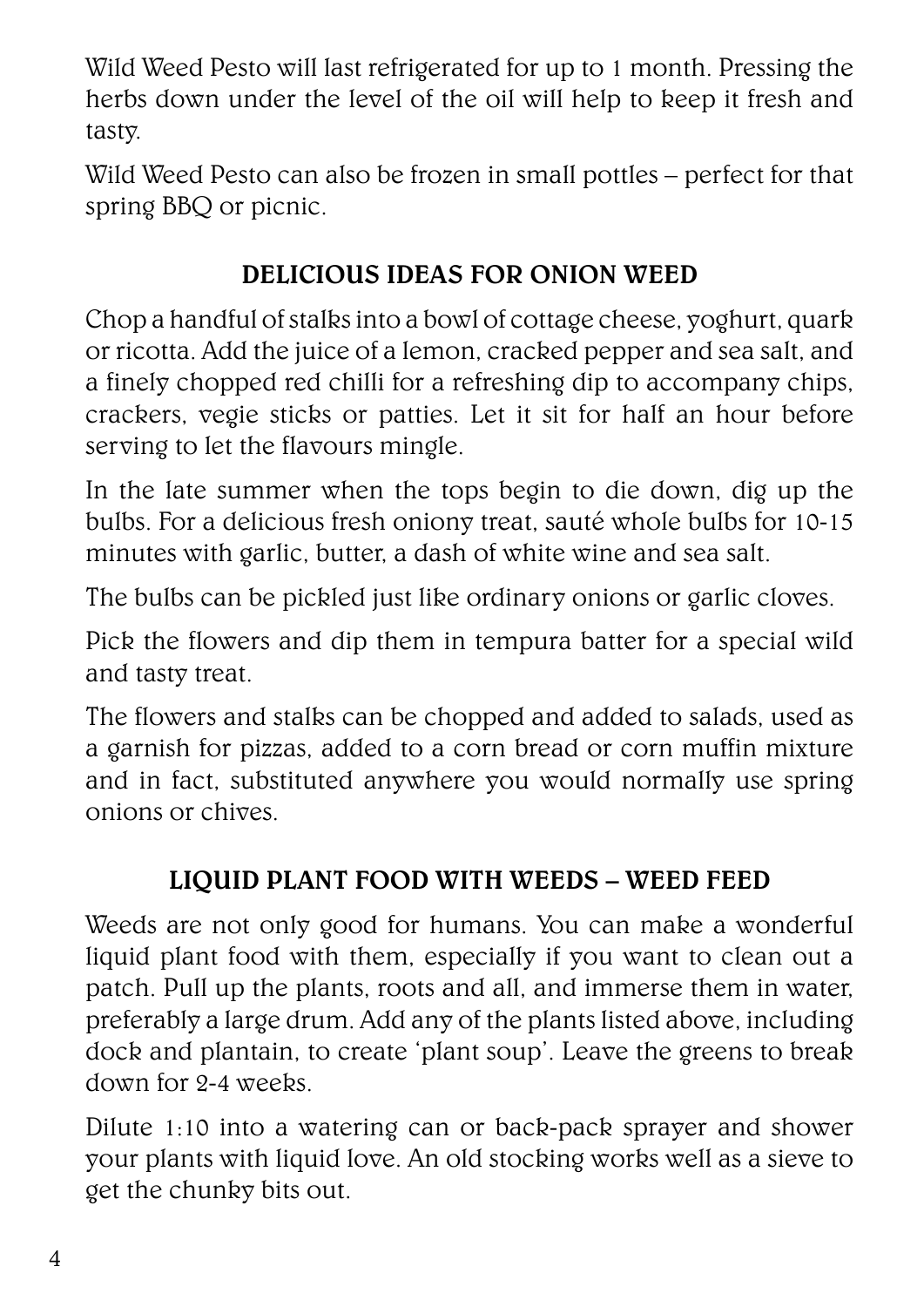## KRIS REPORTS: DANDELION

Key Actions: Diuretic; Detoxifying; Bitter.

Grows in many parts of the world; is a traditional medicinal herb covering a wide range of health problems and cultivated in France & Germany.

Dandelion is: highly nutritious; contains potent antioxidants; supports healthy digestion and treats constipation; boosts the immune system; used for gallbladder problems; has low toxicity and the fresh leaves can be added to the diet with confidence; is a major liver herb.

More research is needed concerning dandelion with:

- helping relieve inflammation
- blood sugar control
- reduce cholesterol
- promote a healthy liver
- aiding weight loss
- fighting cancer
- may be a useful skin treatment
- bone health support

Self Help uses

- Acne and boils
- Constipation
- Detoxification for hangovers
- Fluid retention
- Nettle rash

Dandelion can cause an allergic reaction to the milky latex and may react badly with diuretic or antibiotic medications.

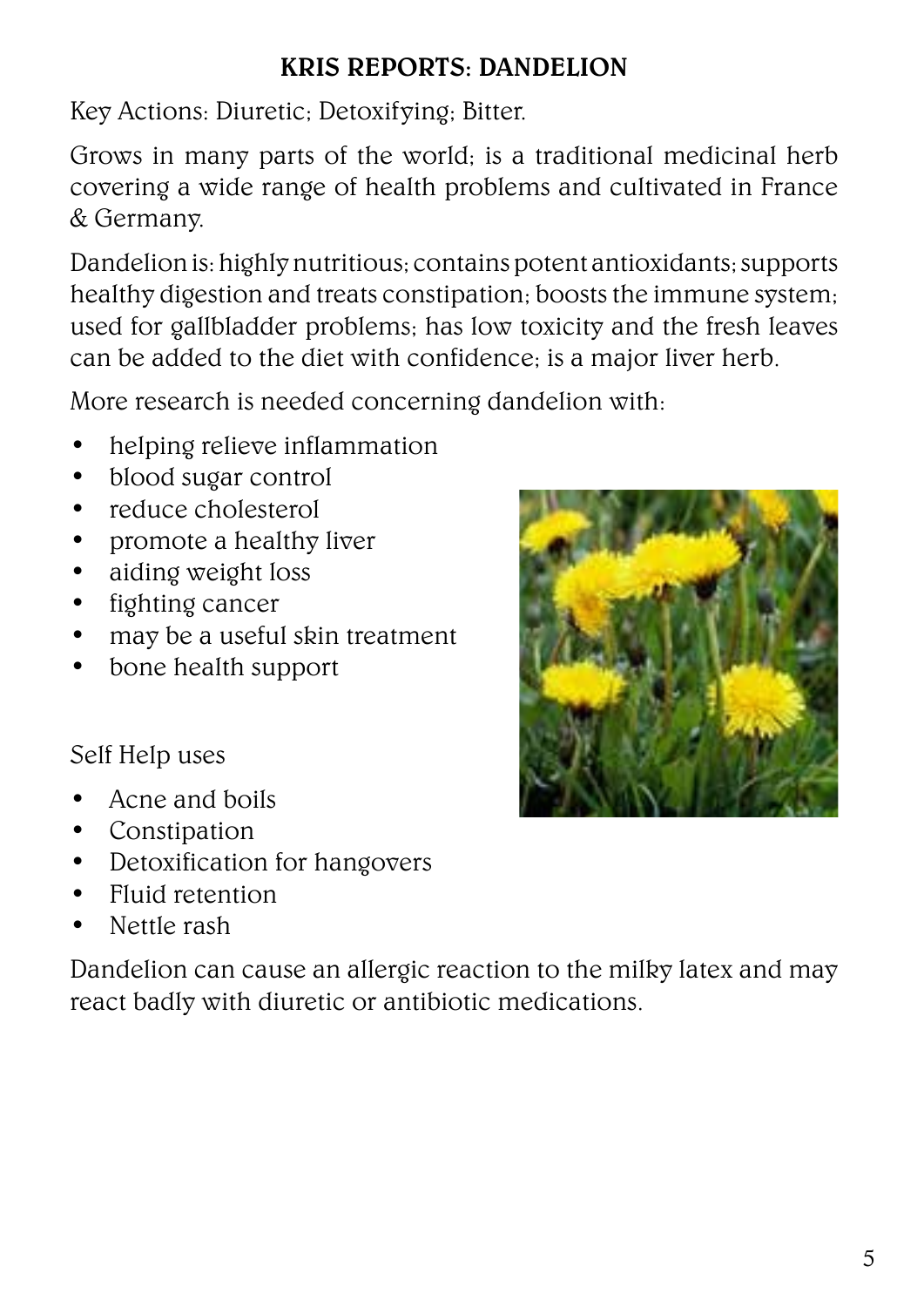# TUESDAY APRIL 30TH: HOME MADE WITH HERBS

A great turn out we tasted wine from Tupari (Heather), Breads from Schnekel (Annette) Bakery, 2 Feijoa chutneys, Spicy Blackboy peach chutney, Chervil vinaigrette, herbed cheese, super seeded crackers , weed pesto, Red bush tea tarts and macaroons . We learned cleaning tips, how to prepare herbed vinegars, herb pillows and herbal remedies. We welcomed Craig and Alet to the meeting.

### SUPER SEEDED CRACKERS (ELEANOR OZICH)

Thanks Vivienne

2 Cups quick cooked rolled oats

1 Cup Sunflower seeds

½ Cup each of Pumpkin, Sesame and Chia seeds

½ Cup ground Almonds

2 Tbsp honey or coconut sugar

2 Tbsp Olive oil or melted coconut oil 1tsp sea salt



1 tsp finely chopped Rosemary or spice as fancied

2 1/2 cups water

Preheat oven to 180 degrees C and line two trays with baking paper.

Combine all the ingredients in a large mixing bowl, stir until well combined. The mixture will be thick and gluggy.

Divide mixture between the two trays and smooth out with the back of a spoon. Lay another piece of baking paper on top and using a rolling pin, roll out mixture to a thin paste about ½ cm thick. Remove top piece of baking paper and score the dough into rectangles or squares.

Bake about 25 minutes or until crackers are lightly golden and crisp on the edges and snap apart easily check toward the end of baking as they burn easily. If slightly soft turn the oven off and leave crackers in there to firm up.

Store in an airtight container for up to 2 weeks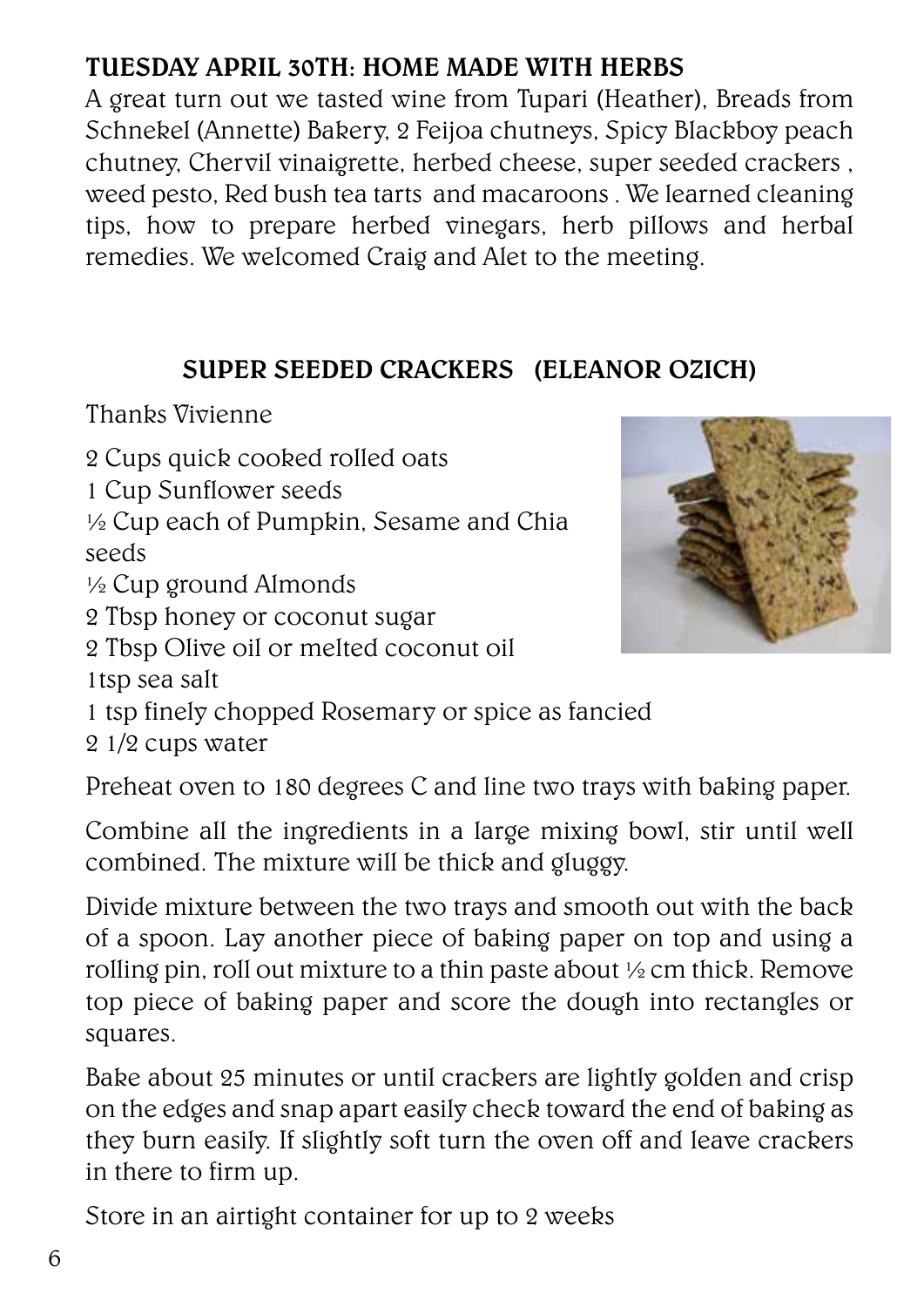#### SATURDAY MAY 4TH

Propagation session and working bee at Herb Garden@ Community Gardens

We had a great turnout, we weeded, trimmed, tidied and took cuttings. We noted with horror the edges of the Herb garden had been weed sprayed, these are edible herbs that garden users take for culinary use.

The propagation session is used for starting herbs for the Garden Marlborough Fete and home gardens. Thank you everyone who attended and took plants home to grow on. We welcomed Kristina Jensen to the session.

Thanks to Joanna who maintains the Herb Garden regularly.

### AGM MONDAY 3RD JUNE

After a brief meeting we welcomed Stuart Smith our local Member of Parliament and then had a lovely supper provided by Annette. Nicky and Janne have swapped roles Janne is now President and Nicky the Newsletter Editor, Thankyou Nicky for your skill and guidance as President over the past 4 years.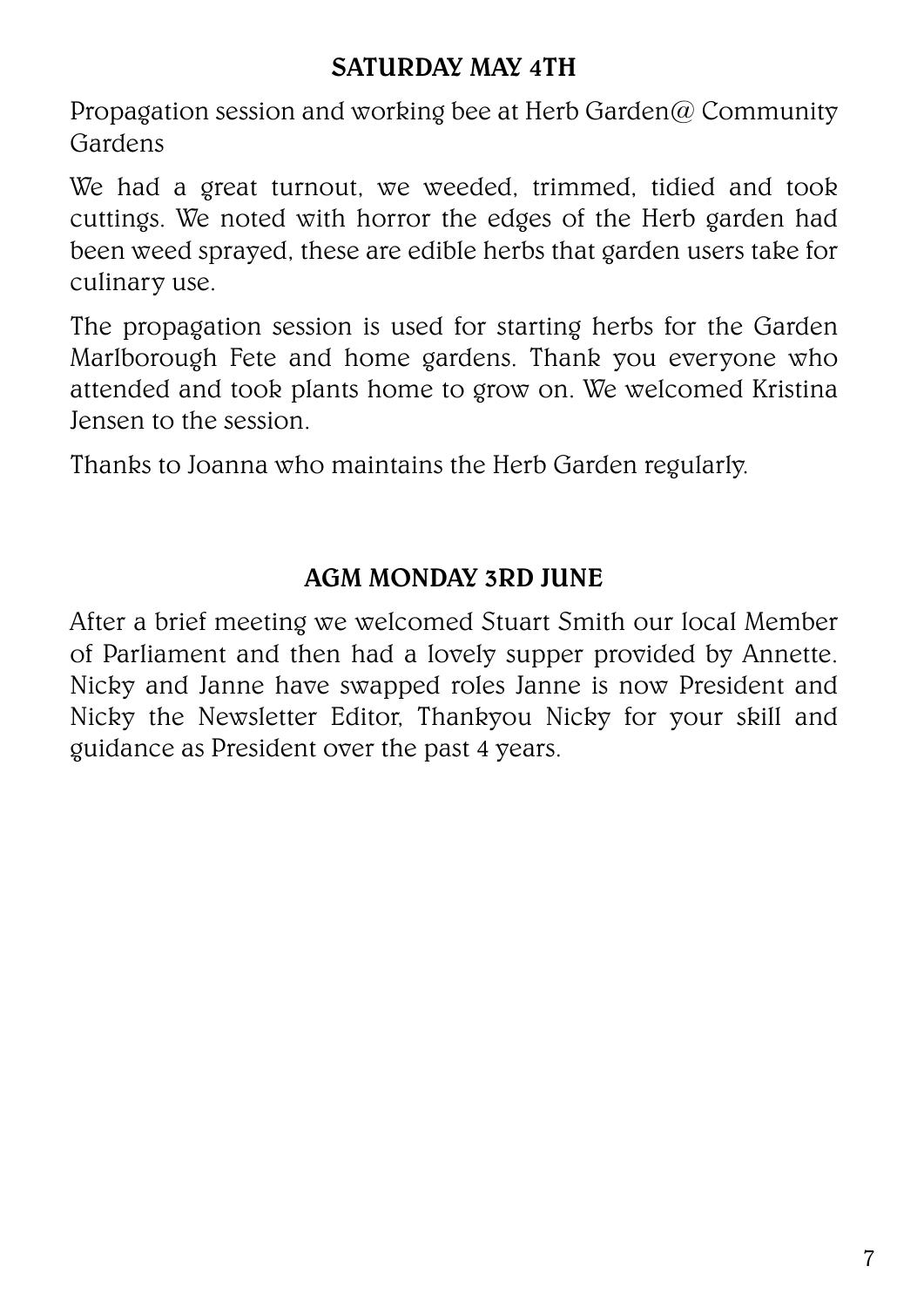## PRESIDENTS REPORT

I have been in the Presidents role for the Marlborough Herb society for the last 4 years, but this will be my last presidents report as it is now time for me to step down from the role.

In the last year our membership has remained stable and we have carried out a variety of activities including:

- Promotional and Fundraising activities:
- Stall at Garden Marlborough.
- Mistletoe Market.
- Guest speakers:
- Climate Karanga Marlborough
- Josh Harley planting by the moon.
- Workshops:
- Vine creations
- Watercolour herbs
- Sewing Shopping bags for Garden Marlborough
- Propagation at community gardens.
- Discussions and sharing sessions:
- Home made with herbs
- Outings:
- Dinner at Grovetown Hotel.
- Weed walk at community gardens
- Christmas outing at Jefferswood.

We continue to have our 'herb of the month' talks most months which always seems to have some surprising new information no matter how much you thought you knew!

Thank you very much to the committee and other members who have organised and contributed to activities and thank you to members for attending. I look forward to another interesting year of herbal activities!

Nicky Marshall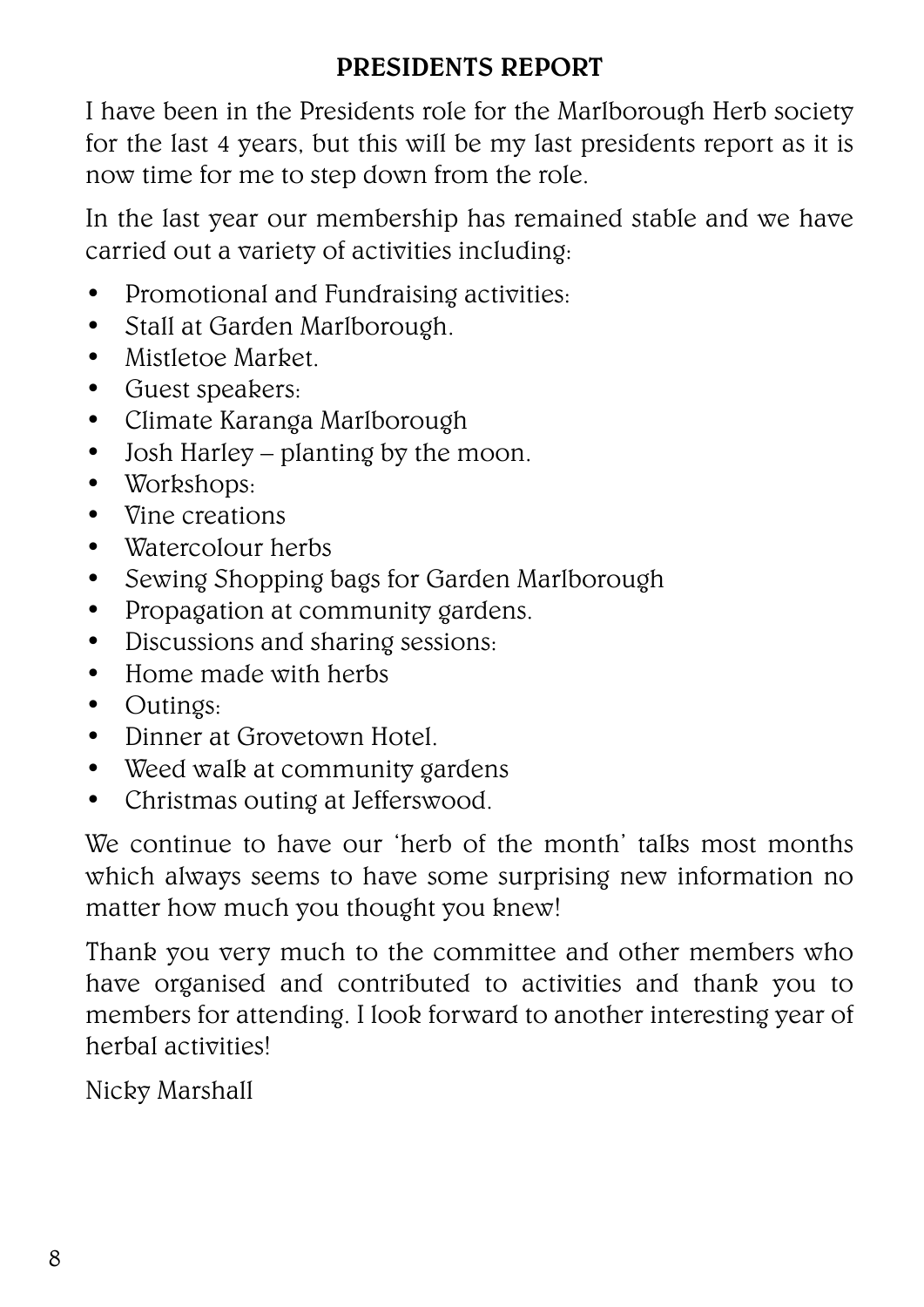## STUART SMITH – LEGALISATION OF MEDICINAL MARIJUANA

Our guest speaker this year at our AGM was our local MP, Stuart Smith (National), who came to speak about medicinal marijuana and in particular, his own opinion on the current legislation to amend the Misuse of Drugs (Medicinal Cannabis) Amendment Bill which is currently in Parliament and is nearing completion and will be law under the coalition government.

He stated that the government will pass, due to having the numbers, in his opinion, flawed legislation which will allow possession of any drug including Class A drugs, to be tolerated while still not addressing the illegal black market which will remain the main source of supply. The way the legislation is worded means that if someone is caught with small amounts of marijuana for personal use, this will not be deemed an offence. The police have no appetite to pursue harder drugs either and have openly stated this to the government as it will become too hard to prosecute under this amendment.

Stuart personally does not believe that prohibition works and is in favour of legalisation but at the same time regulating and controlling the supply chain. This would ensure that the products were safe, controlled and provide a revenue stream for the government as per the existing food and pharmaceutical sectors.

With respect to legislation, words matter. Often, the intent of a piece of legislation can fail due to wider interpretation. He gave the example that under the alcohol prohibition in America, the number of vineyards significantly increased due to a loophole that wine used for religious purposes was a legal activity. No doubt the number of registered agnostics in the country dropped exponentially!

The National Party has been working on its own legislation mainly driven by one of their own MP's, Shane Reti who has done extensive research on overseas models of potential new crops which could be grown in New Zealand and possible ways to regulate it based on overseas models. Stuart used the example that Tasmania for instance, has a several billion dollar industry growing opioids and cannabinoids strictly for the pharmaceutical industry which was an opportunity New Zealand missed out on earlier due to the existing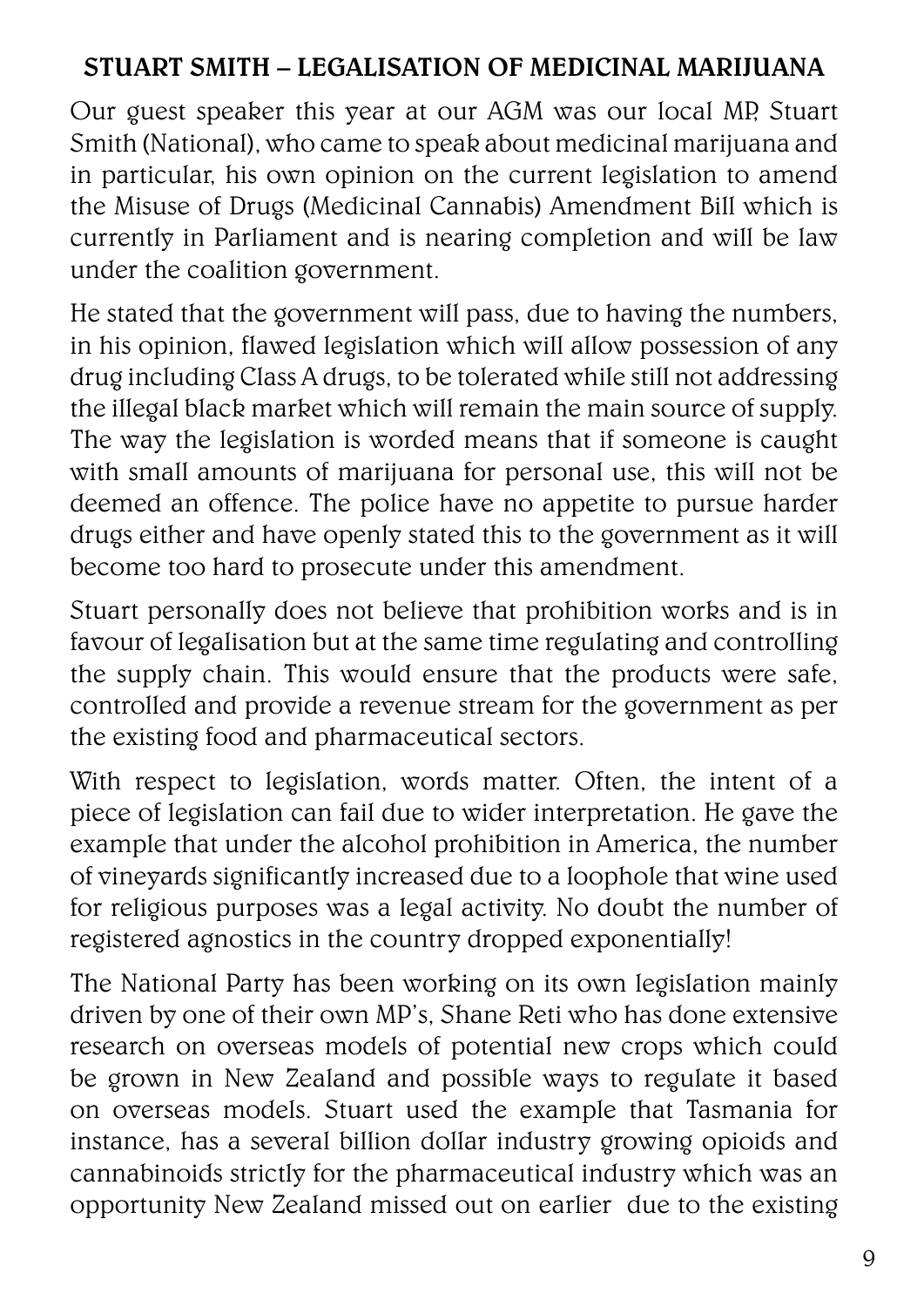drug laws and in addition to New Zealand's stance on genetically modified crops.

Stuart pointed out that apart from medicinal properties of marijuana, this family of plants and in particular Hemp, has a fantastic properties and will pull up heavy metals from the soil, at the same time increasing soil fertility. This would be of great use when cleaning up contaminated sites. Hemp is recognised as one of the most versatile crops in the world and could provide a path to help solve many of our existing environmental issues including an alternative to plastic packaging for instance. This crop could be particularly invaluable to Marlborough as well as New Zealand in general and would provide a supply chain off season to the northern hemisphere.

A quick google shows some of hemps attributes including a highly nutritious food source for humans and animals; a great non-toxic alternative to most body care products and therefore in turn protecting our water quality; ideal for making a high quality paper product and quick to grow unlike traditional tree based paper crops and could save our remaining forests; fabric, textiles and rope products, biofuel from hemp oil, renewable and produces less carbon monoxide, a variety of plastic alternatives can be made from hemp.

Please take time to do a bit of research as it is a fascinating plant and the Marlborough Herb Society will endeavour to follow this plant up for future discussion and hopefully also a site visit to a local grower.

We would like to thank Stuart providing us with some food for thought on this topic and providing a good platform for further discussion.

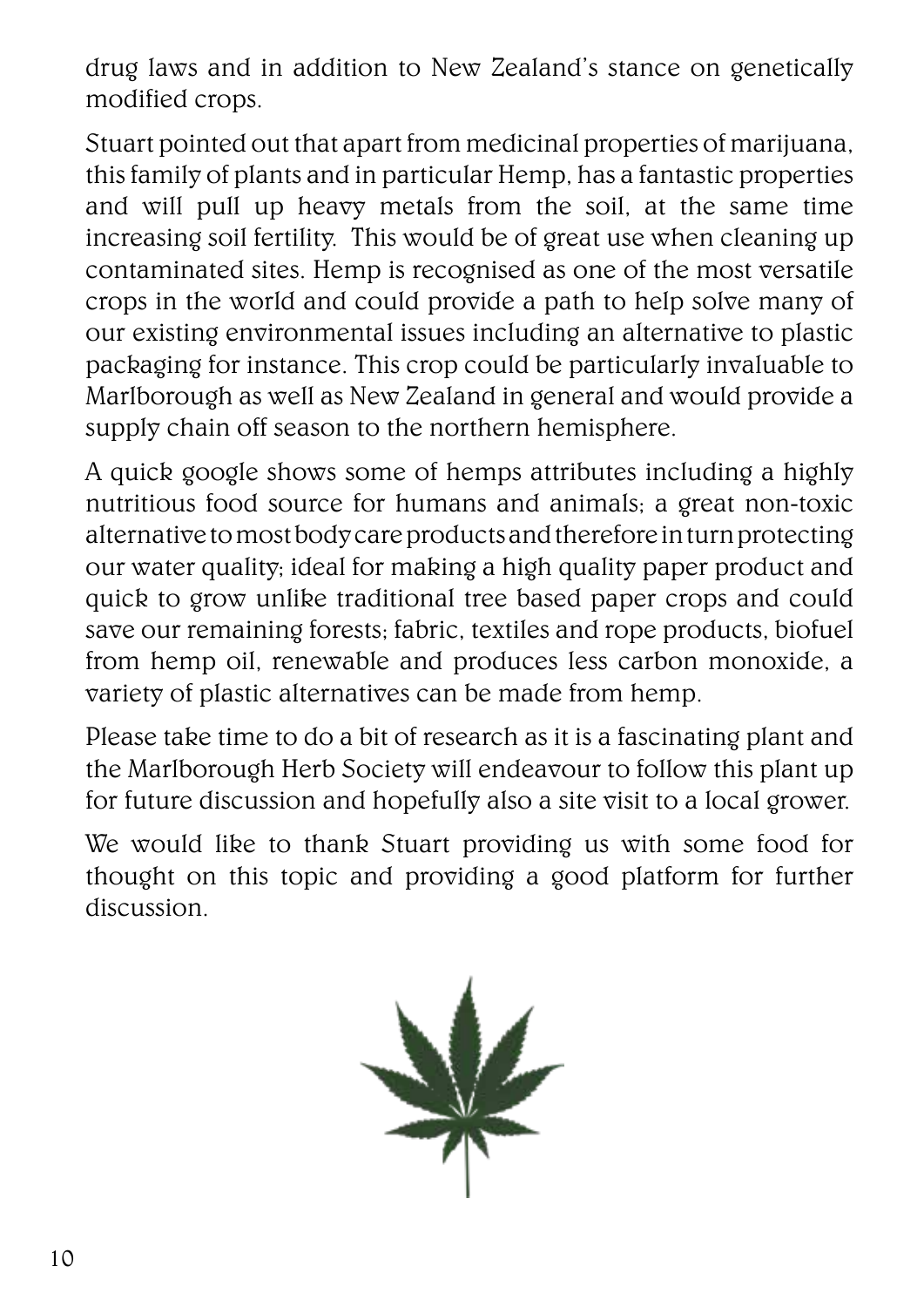## FEIJOA AND LEMON MARMALADE

Tangy, sweet and can be made with any citrus, but lemon adds a tang

| 1 tsp grated fresh ginger (opt)                                        |
|------------------------------------------------------------------------|
| $1/4$ thin lemon slices, cut in half $1/4$ tsp butter (Opt -to prevent |
|                                                                        |
|                                                                        |

- 1. Wash feijoas and remove blossom ends. Cut in half and scoop out pulp. Reserve peels Puree pulp to desired consistency using a food processor or blender.
- 2. Cut the peels into 1/4's then slice thinly (maybe just process the halves all at the same time as the pulp) add 3/4 cup water, then pour all the sugar over this feijoa pulp. Set aside.
- 3. Cut the lemon in half lengthwise then thinly slice until you have enough to fill 1/4 cup. Put the slices in a small bowl and add 1/2 cup water.
- 4. Let the lemon slices and feijoas soak for at least 3hrs on the counter or longer in the fridge (over night in a coolish place) -up to 24hrs. This tenderizes the peels and help extract pectin which thickens the jam. Don't worry if the feijoas turn brown; it won't affect the taste or appearance of the jam.
- 5. When you're ready to make the jam, pour the lemon slices and their soaking water into a small saucepan and simmer until the peel becomes translucent. This may take 30mins or longer.
- 6. Pour the lemon slices and juice from the saucepan into a large pot. Add the bowl of feijoas and sugar. Add 1/4 cup lemon juice, mince ginger, and butter if using.
- 7. Warm the pan over low hear, stirring until the sugar is dissolved. Taste, if too tart add more sugar. Turn up heat and bring to a full boil, but scrape the bottom occasionally to prevent sticking. After 10mins of boiling, begin testing for a set (usual method on a cold plate)
- 8. As soon as setting point is reached remove pan from heat and stir, skim off foam if necessary. Bottle hot jam into prepared jars and cover. Makes 5-6 cups of jam. Acid from the lemon helps from a food safety angle.